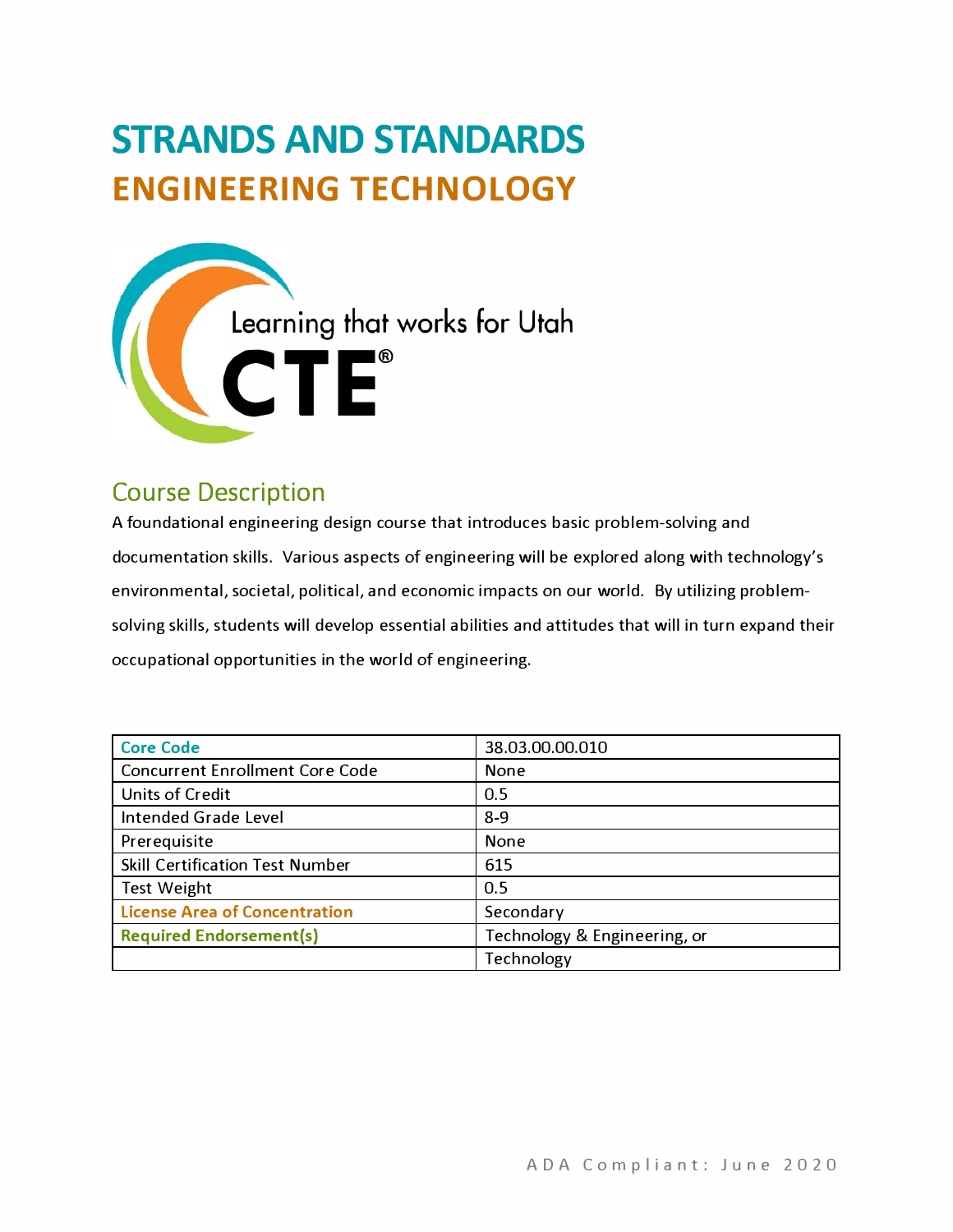## STRAND 1

#### **Students will follow safety practices.**

#### Standard 1

Identify potential safety hazards and follow general laboratory safety practices.

- Assess workplace conditions regarding safety and health.
- Identify potential safety issues and align with relevant safety standards to ensure a safe workplace/jobsite.
- Locate and understand the use of show safety equipment.
- Select appropriate personal protective equipment.

#### Standard 2

Use safe work practices.

- Use personal protective equipment according to manufacturer rules and regulations.
- Follow correct procedures when using any materials, tools, or equipment.
- Ref: <https://schools.utah.gov/cte/engineering/resources> under the Safety Program and Management tab.

#### Standard 3

Complete a basic safety test without errors (100%) before using any tools or shop equipment.

## STRAND 2

**Students will develop an engineering mindset.** 

#### Standard 1

Use an engineering design process to solve a problem. For example:

- 1. Identify & define the problem (criteria & constraints).
- 2. Brainstorm solutions.
- 3. Create a model (predictive analysis) & build a prototype.
- 4. Test the prototype (gather data).
- 5. Iteration (redesign & optimize).

#### Standard 2

Use mathematics and science to produce technology (STEM) which often requires a multidisciplinary approach.

- Algebra
- Geometry
- Physics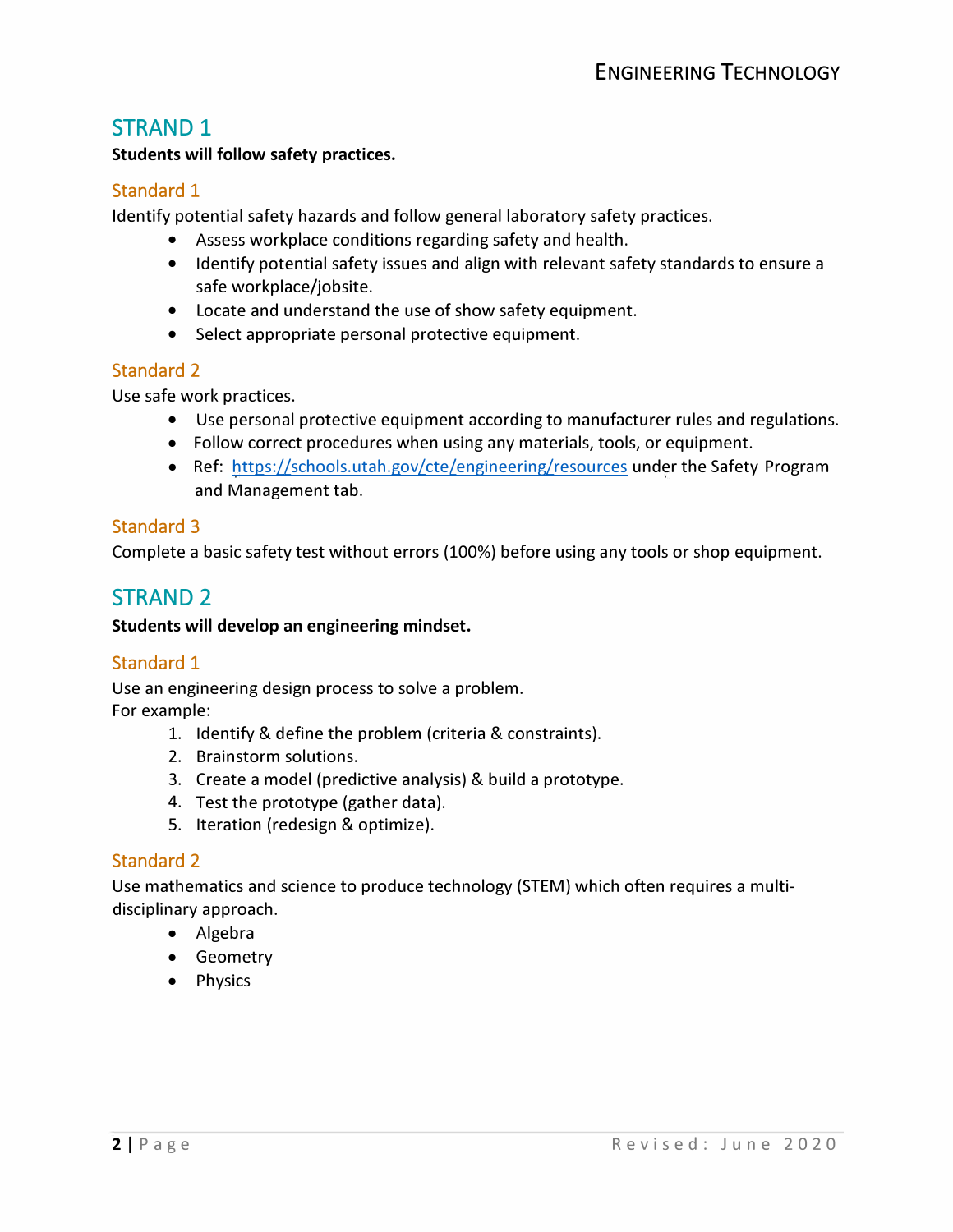### Standard 3

**Demonstrate the relationship between a scientific method and an engineering design process. For example:** 

- **Record data**
- **Sketch ideas**
- **Analyze data to develop a mathematical model**
- **Reach a conclusion (cause & effect)**

## **STRAND 3**

**Students will apply the elements of an engineering design process to create a product or system.** 

#### Standard 1

**Identify the design problem and decide how to address it. For example:** 

- **Clearly define the problem based on wants and needs.**
- **Identify criteria and constraints and determine how they will affect the design.**
- **Investigate existing design solutions.**
- **Consider factors including safety, reliability, cost, quality control the environment, production, manufacturability, maintenance and repair, aesthetics ergonomics, and human factors.**

#### Standard 2

**As a team, think of new ideas or approaches to the problem and choose one.** 

- **Brainstorm a variety of potential solutions.**
- **Evaluate their strengths and weaknesses based on the established criteria.**
- **Choose the best solution.**

#### Standard 3

**Create a model and a prototype of the proposed design. For example:** 

- **Mathematical models (spreadsheets and graphs)**
- **Technical drawings (isometric & orthographic)**
- **3D solid models**
- **Working prototype**

#### Standard 4

**Test the prototype, record the results, and evaluate the performance of the design. For example:** 

- **• Identify and record both failures and successes.**
- **Evaluate the performance of the prototype against the stated requirements.**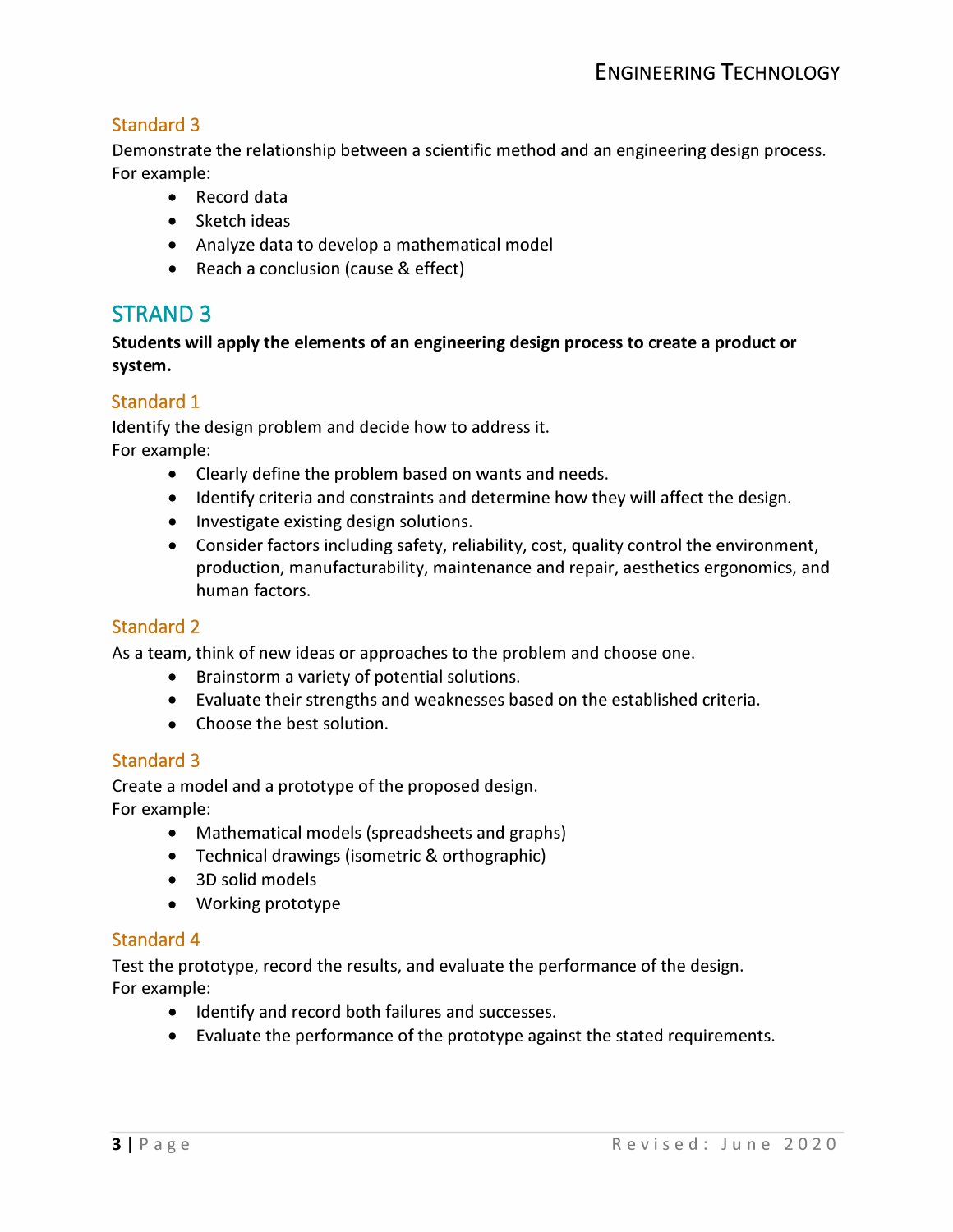### Standard 5

**Redesign the prototype by repeating the design process in order to further optimize the design. For example:** 

- **Learn from failed attempts and identify areas for improvement from testing.**
- **Reconsider any discarded ideas.**
- **Look for mathematical relationships and use them to identify the factors that affect the design the most.**
- **Repeat the steps of the design process until the prototype meets the requirements.**

## **STRAND 4**

**Students will develop an understanding of the cultural, environmental, economic, and political effects of engineering, and the impacts of technology throughout history.** 

#### Standard 1

**In order to understand the effects of engineering on society, students should learn that engineers have improved the quality of life by introducing revolutionary technologies such as:** 

- **Clean water systems**
- **Transportation & infrastructure**
- **Medicines & biotechnology**
- **Electronics**
- **Energy**

#### Standard 2

**In order to realize the impact of society on technology, students should learn that:** 

- **The use of inventions and innovations has led to changes in society and the creation of new needs and wants.**
- **Each innovation introduces both solutions and new challenges.**

#### Standard 3

**Students will recognize that engineers will have a role in solving current and future problems such as the National Academy of Engineering Grand Challenges.** 

## STRAND 5

#### **Students will apply engineering fundamentals.**

#### Standard 1

**Distinguish between six simple machines and their identifying characteristics.** 

- **Lever**
- **Wedge**
- **Inclined Plane**
- **Screw**
- **Wheel & Axle**
- **Pulley**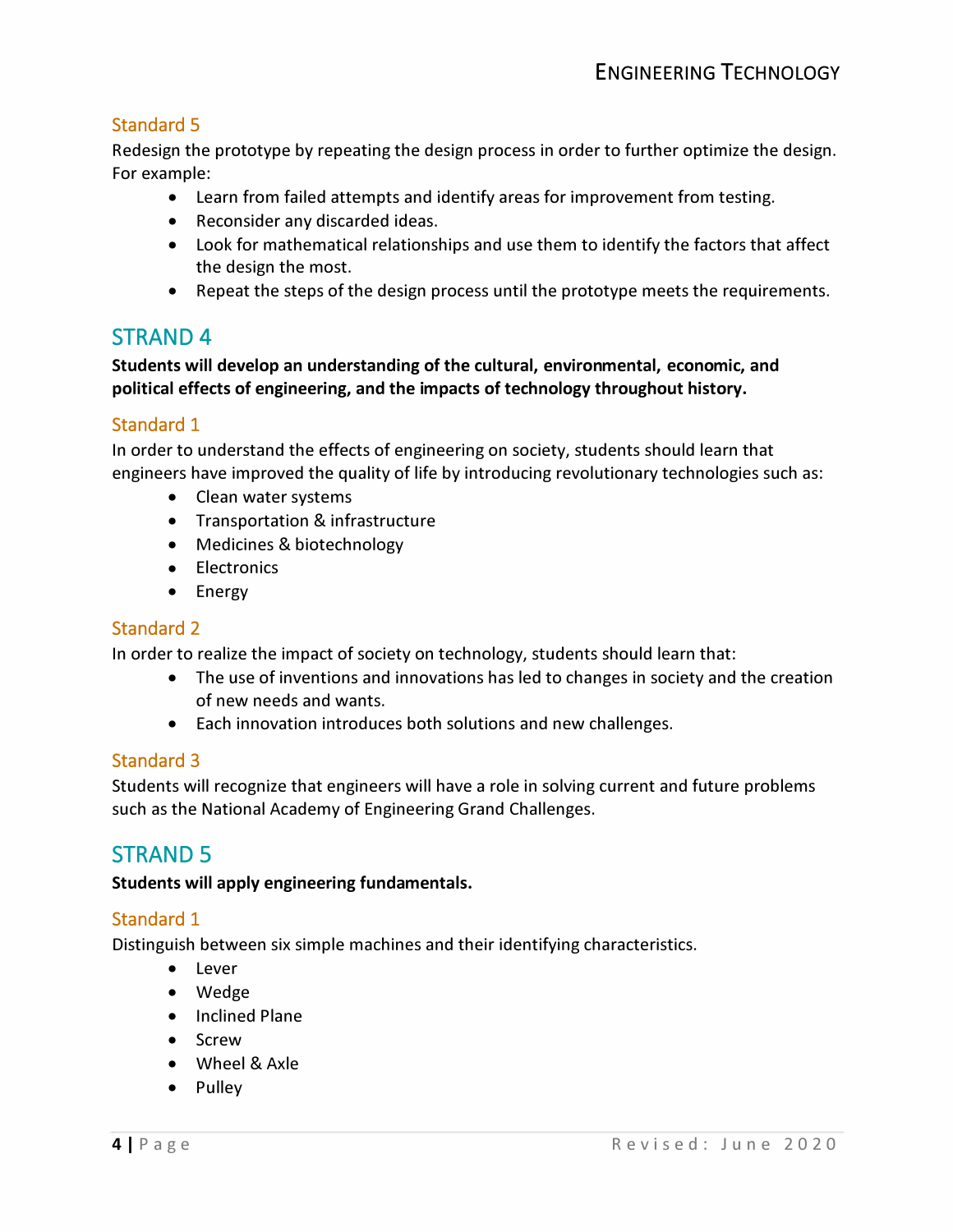#### Standard 2

**Practice real world applications of physical laws.** 

- **Ohm's Law & Watt's Law**
- **Newton's Laws of Motion**
- **Pascal's Principle**
- **Bernoulli's Principle**
- **• Mass and energy balances, and chemical reactions.**

## **STRAND 6**

**Students will investigate future training opportunities and careers in engineering.** 

#### Standard 1

**Investigate the USBE's CTE engineering pathway.** 

#### Standard 2

**Identify occupations related to engineering.** 

- **Technician**
- **Designer**
- **Engineer**
- **Manager**

#### Standard 3

**List and differentiate among different engineering disciplines. For example:** 

- **Aerospace**
- **Biomedical**
- **Civil**
- **Chemical**
- **Computer (both Hardware & Software)**
- **Electrical**
- **Energy**
- **Manufacturing**
- **Mechanical**

#### Standard 4

**Investigate different types of occupational training. For example:** 

- **Trade school**
- **Community College**
- **University**
- **Graduate Training**

#### Standard 5

**Recognize the importance of both "hard" and "soft" skills in the workplace.**